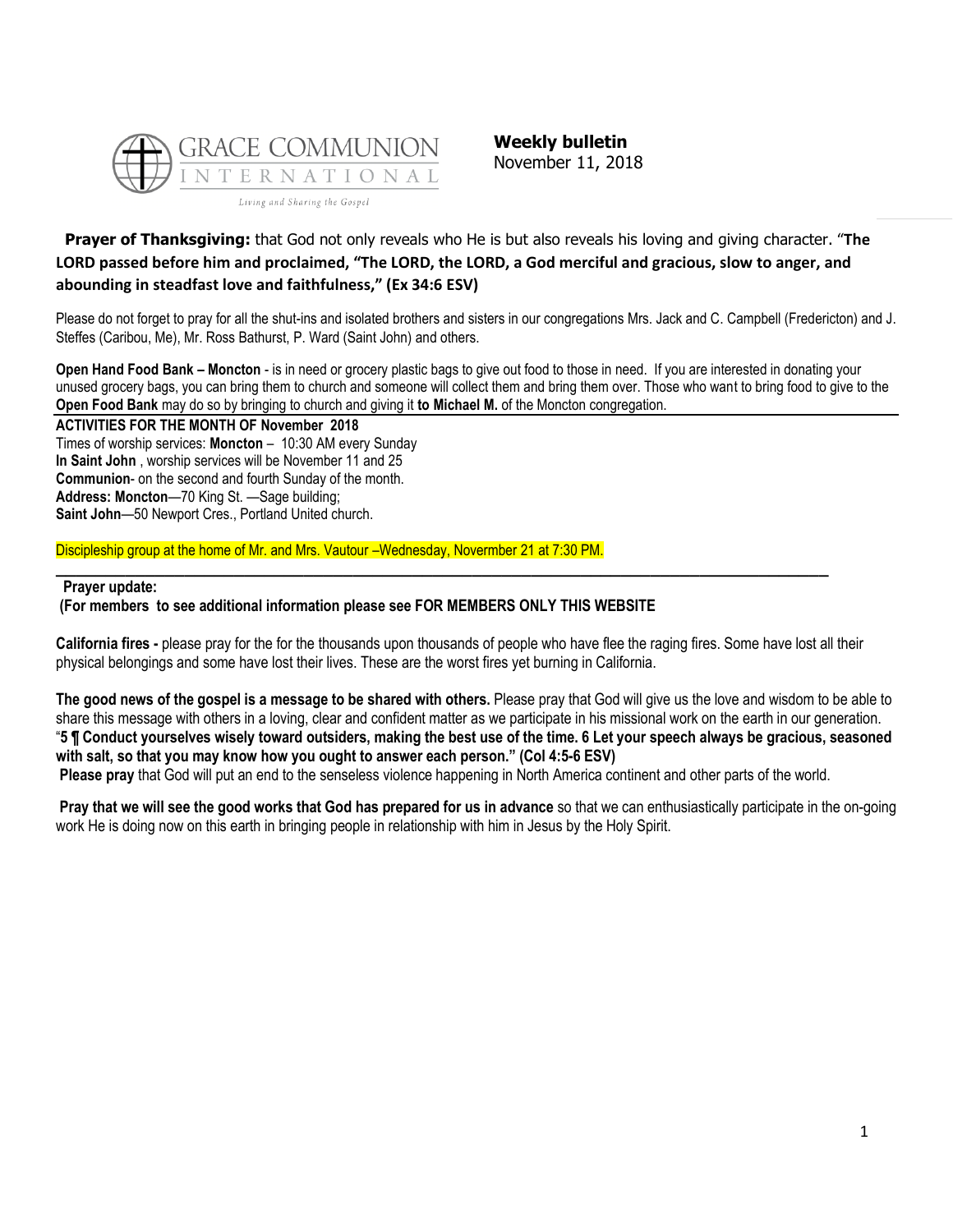# **Please pray, as per Jesus instructions, the disciples prayer**, **"Our Father in heaven, hallowed be your name.**

**<sup>10</sup> Your kingdom come, your will be done, on earth as it is in heaven" (Matt 6:9-10)** as our world is suffering so much and in need of complete restoration by the King of kings, Jesus. As we are his royal priesthood, let us proclaim the excellencies of him who called us out of darkness into his marvelous light, as we are instructed in 1 Peter 2.

**Pray for the world and for all people**: we live in a world that does not know the way to peace. Important to pray as we are instructed by the apostle Paul — "**1 ¶ First of all, then, I urge that supplications, prayers, intercessions, and thanksgivings be made for all people, 2 for kings and all who are in high positions, that we may lead a peaceful and quiet life, godly and dignified in every way. 3 This is good, and it is pleasing in the sight of God our Savior," (1Ti 2:1–3 ESV)**

#### **\_\_\_\_\_\_\_\_\_\_\_\_\_\_\_\_\_\_\_\_\_\_\_\_\_\_\_\_\_\_\_\_\_\_\_\_\_\_\_\_\_\_\_\_\_\_\_\_\_\_\_\_\_\_\_\_\_\_\_\_\_\_\_\_\_\_\_\_\_\_\_\_\_\_\_\_\_\_\_\_\_\_ INHABITING THE CHRISTIAN YEAR: CHRISTMAS**

## By [Ted Johnston](https://www.blogger.com/profile/08677739021765621811) - [October 05, 2018](http://thesurprisinggodblog.gci.org/2018/10/inhabiting-christian-ear-christmas.html)

*This is part 3 of a series looking at the Western Christian year. (from [http://thesurprisinggodblog.gci.org/2018/10/inhabiting-christian-ear](http://thesurprisinggodblog.gci.org/2018/10/inhabiting-christian-ear-christmas.html)[christmas.html\)](http://thesurprisinggodblog.gci.org/2018/10/inhabiting-christian-ear-christmas.html)* 

[Last time](http://thesurprisinggodblog.gci.org/2018/09/inhabiting-christian-worship-year-advent.html) we explored the meaning of Advent---the season of waiting. Now we'll look at Christmas--- the season of wonder. Christmas is a *season* (12 days), not just one day. As noted by Robert E. Webber in *[Ancient-Future Time,](https://books.google.com/books?id=-YmvoBatBZwC&printsec=frontcover#v=onepage&q&f=false)* Christmas "points to the mystery of redemption that took place in the incarnation" (p. 57). Note the two elements: incarnation and redemption. Christmas celebrations within the church should address both for, as noted by Thomas F. Torrance, they are inseparably linked in God's plan of salvation through Christ:

*It is in the resurrection that we have the unveiling of the mystery of the incarnation: the birth and resurrection of Jesus belong inseparably together and have to be understood in the light of each other.... We are to think of the line from the birth of Jesus to his crucifixion as the line of the hiddenness of God, the line of his activity in penetrating into our estranged existence, in order to get beneath our burden of sin and judgement and to get inside our death. But there is also a line from his birth to his resurrection which is the unveiling of God, a line that becomes fleetingly manifest in the transfiguration as also in the healing miracles and the other manifestations of Jesus' creative power. [\(Atonement,](https://books.google.com/books?id=uwCi0odqvbEC&printsec=frontcover#v=onepage&q&f=false) pp. 218, 219)*

#### **Jesus: the Light of Life**

During Christmas Season, we celebrate not only the birth of Jesus into the world, but also his birth in us. The miracle of new birth (regeneration) results from Jesus' incarnation, birth, life, death, resurrection and ascension---the full scope of the gospel story, well-represented in this passage: *We proclaim Christ Jesus as Lord, and ourselves as your servants, for Jesus' sake. For the same God who said, "out of*  darkness let light shine," has caused his light to shine within us, to give the light of revelation---the revelation of the glory of *God in the face of Jesus Christ. [\(2 Cor. 4:5-6,](https://biblia.com/bible/niv/2%20Cor.%204.5-6) NEB)*

Many churches celebrate the birth of Jesus, the Light of the World, in a Christmas eve candlelight service (Christmas Vigil). As with all worship services during Christmas Season, this one views the birth of Jesus in the light of all that our Lord has done and is doing for our salvation. This underscores the importance of seeing each celebration in the Christian year as part of a unified whole---the full gospel story. As noted in the introduction to this series of posts on the Christian Calendar, the annual liturgy provides a powerful means by which we are enabled to *inhabit* the story of God, thus making it our own.

#### **God become man**

During Christmas Season we celebrate the mystery of God uniting himself with our humanity as noted in this ancient prayer:

*Today is born of the virgin him who holdest all creation in the hollow of his hand; He whose essence is untouchable is wrapped*  in swaddling clothes as a babe. The God who from of old established the heavens lieth in the manger: He who showered the *people with manna in the wilderness feedeth on mild from the breasts. And the bridegroom of the church calleth the magi. And the son of the virgin accepteth gifts from them. We worship thy nativity, O Christ. (Ancient-Future Time, p. 62)*

Speaking of the stunning miracle of the incarnation, Bobby Gross wrote this:

*Christmas---not just the single day but the festival of twelve days---offers us anew the gift and draws us again into this mystery: Word-become-flesh, Creator-turned-creature, immensity-contained, fullness-poured-out, power-made-vulnerable, eternitysubject-to-time. All this self-giving by God for our sakes---a gift immeasurable, a love incomprehensible. [\(Living the Christian](https://books.google.com/books?id=v5GhzIQmKYEC&printsec=frontcover#v=onepage&q&f=false)  [Year,](https://books.google.com/books?id=v5GhzIQmKYEC&printsec=frontcover#v=onepage&q&f=false) p. 64)*

Noting that the incarnation is an inconceivable mystery, T. F. Torrance wrote this:

*...This is a mystery that is not conceivable in ordinary human thought---it is a miracle. And if [believers] know something of this miracle they will know that even in their knowing of it is a very wonderful thing, that it is an act of God. They know the mystery by faith, in the power of the Spirit, but not by themselves alone. It is a gift of God. [\(Incarnation,](https://books.google.com/books?id=XtPcBAAAQBAJ&printsec=frontcover#v=onepage&q&f=false) pp. 87-88)*